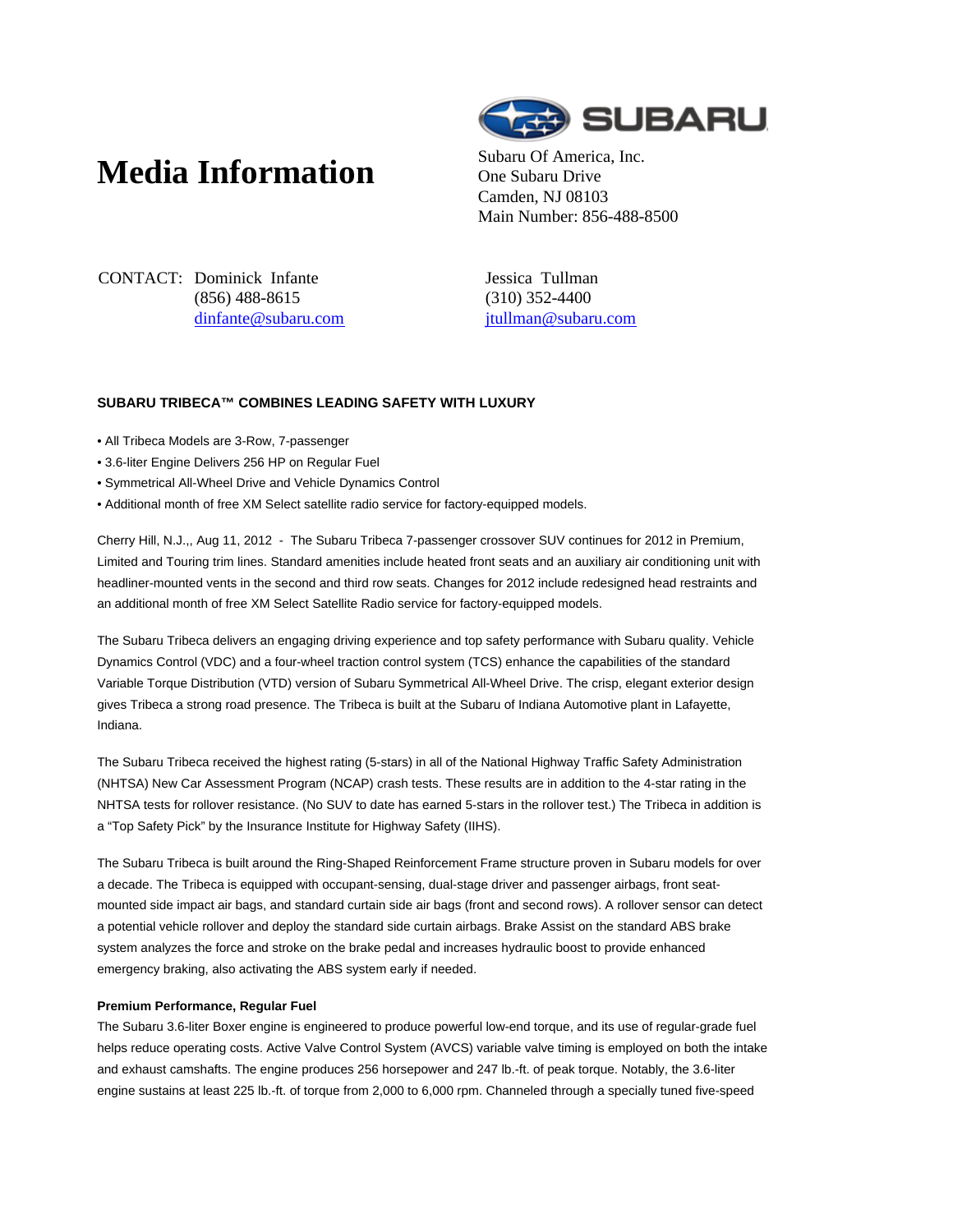automatic transmission, that helps give the Tribeca ample acceleration and merging power and makes it feel exceptionally smooth and responsive in everyday driving.

### **Award Winning Interior with High-Tech Features**

The Tribeca's twin cockpit interior design features a flowing, sculpted dash and center console design. Aluminum-look trim highlights the sculpted shapes of the dashboard. Electroluminescent dials and subtle ambient interior footwell lighting provide a sophisticated touch. The center console is anchored by an information center that groups the readouts for the audio system, clock, fuel economy, and outside temperature.

The second row seat features a tilt-and-slide control on both sides and an assist spring that reduces the effort needed to slide the second row seat. Molded assist grab handles on the lower C-pillar ease passenger step-in to the third row. The standard 50/50 split fold-down third-row seat features integral headrests.

The Tribeca provides a very high level of quiet and comfort. Standard amenities include a dual-zone automatic climate control system; auxiliary air conditioning system for second and third rows; 8-way power driver's seat; 4-way power passenger seat; leather-wrapped steering wheel with remote audio controls, and a 100-watt AM/FM stereo system with CD player (with MP3/WMA playback capability) and six speakers. All Tribeca models come pre-wired for XM® or SIRIUS® Satellite radio, and all feature a standard console-mounted auxiliary audio jack to connect portable audio players, such as iPods, to play through the vehicle's audio system.

Luxury is stepped up in the Tribeca Limited models, which are equipped with leather seating surfaces for front and second rows; two-position memory for the front driver's power-adjustable seat; 385-watt harman-kardon® audio system; XM Satellite radio receiver and antenna; BlueConnect® hands-free Bluetooth phone connectivity, and ambient center console and cup-holder illumination. The optional Moonroof Package also includes a rear-vision camera with a 3.5" auto-dimming mirror display that is standard on the Touring. All factory-equipped models with XM Satellite Radio receive an additional free month of the XM Select package for free from 2012.

Reflecting increasing customer demand for added comfort in crossover SUVs, the Tribeca Touring incorporates exclusive design features and luxury amenities over the Limited trim line, including: HID headlights; monochrome exterior paint scheme; power moonroof; rear vision camera with monitor in auto-dimming mirror; silver-painted roof rails; a silver-painted front underguard, and 7-spoke alloy wheels. A Bluetooth® hands-free phone module is now also standard for the Limited and Touring trim lines, as is XM satellite radio (including a three-month trial subscription).

An optional touch-screen GPS navigation system available for Tribeca Limited and Touring models incorporates a Rear Vision Camera and 7-inch LCD display. When the driver moves the transmission shift handle into reverse, the center color LCD display will show what the camera lens can detect within its field of vision behind the vehicle. The screen view features distance/width guidelines to assist the driver in backing up the vehicle. Customers can also order the Reverse Assist Sensors as an optional accessory for any Tribeca model. Ultrasonic sensors mounted in the rear bumper detect objects behind the vehicle and emit an audible tone as the vehicle gets closer to an object behind it. An available remote starter feature allows the owner to start the vehicle from up to 80 feet away.

The optional rear-seat entertainment system for the Limited and Touring trim lines consists of a nine-inch wide-screen format LCD screen and a DVD player featuring remote inputs for video games and a video camera. The package includes two sets of wireless headphones and a wireless remote control.

#### **Advanced Symmetrical All-Wheel Drive with VDC**

With more brands adding All-Wheel Drive – especially luxury brands – it is worth noting that Subaru introduced fourwheel drive passenger cars more than 35 years ago and automatic full-time All-Wheel Drive 25 years ago. Subaru Symmetrical All-Wheel Drive provides excellent balance thanks to the longitudinally mounted Boxer engine and the way power flows from it through the transmission and to the rear differential along a straight, near-horizontal path. In the Tribeca, Subaru integrated its All-Wheel Drive technology with a stability system and 4-wheel traction control to form one of the industry's most effective dynamic handling systems.